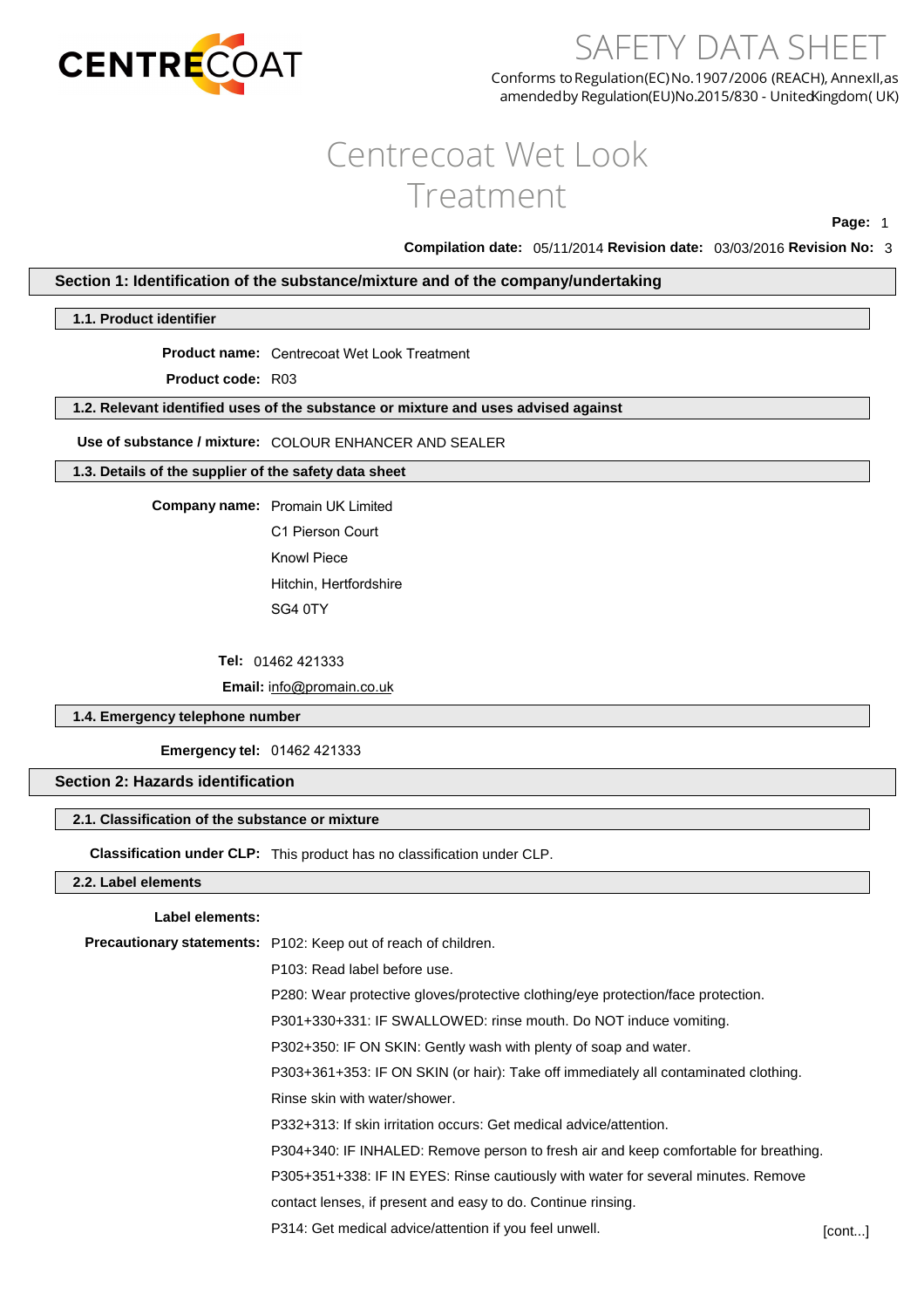

SAFETY DATA SHEET Conforms to Regulation(EC) No.1907/2006 (REACH), AnnexII, as amendedby Regulation(EU)No.2015/830 - United Kingdom (UK)

**Page:** 2

## **2.3. Other hazards**

**PBT:** This product is not identified as a PBT/vPvB substance.

# **Section 3: Composition/information on ingredients**

# **3.2. Mixtures**

#### **Non-classified ingredients:**

1,2-BENZISOTHIAZOLIN-3-ONE

| <b>EINECS</b> | CAS       | <b>CHIP Classification</b> | <b>CLP Classification</b>                | Percent |
|---------------|-----------|----------------------------|------------------------------------------|---------|
| 220-120-9     | 2634-33-5 |                            | Acute Tox. 4: H302; Skin Irrit. 2: H315; | <.99%   |
|               |           |                            | Eye Dam. 1: H318; Skin Sens. 1:          |         |
|               |           |                            | H317; Aquatic Acute 1: H400              |         |

# 2-METHYLISOTHIAZOL-3(2H)-ONE

| ່ 220-239-6 | 2682-20-4 | Acute Tox. 3: H301; Acute Tox. 2: H330; | $< .99\%$ |
|-------------|-----------|-----------------------------------------|-----------|
|             |           | Skin Corr. 1B: H314; Eye Dam. 1:        |           |
|             |           | H318; Aquatic Acute 1: H400; Aquatic    |           |
|             |           | Chronic 2: H411; Skin Sens. 1A: H317    |           |

# **Section 4: First aid measures**

#### **4.1. Description of first aid measures**

**Skin contact:** Wash immediately with plenty of soap and water. Seek medical attention if irritation persists after washing **Eye contact:** Immediately irrigate with eyewash solution or clean water, holding the eyelids apart, for at least 10 minutes. Obtain immediate medical attention.

**Ingestion:** Wash out mouth with water. If swallowed and irritation of respiratory tract occurs, consult a doctor immediately.

# **Inhalation:** Remove casualty from exposure ensuring one's own safety whilst doing so. Obtain immediate medical attention.

## **4.2. Most important symptoms and effects, both acute and delayed**

**Skin contact:** There may be mild irritation at the site of contact.

**Eye contact:** There may be irritation and redness.

**Ingestion:** There may be irritation of the throat.

**Inhalation:** There may be irritation of the respiratory tract

**Delayed / immediate effects:** No data available.

# **4.3. Indication of any immediate medical attention and special treatment needed**

**Immediate / special treatment:** Show this safety data sheet to the doctor in attendance.

# **Section 5: Fire-fighting measures**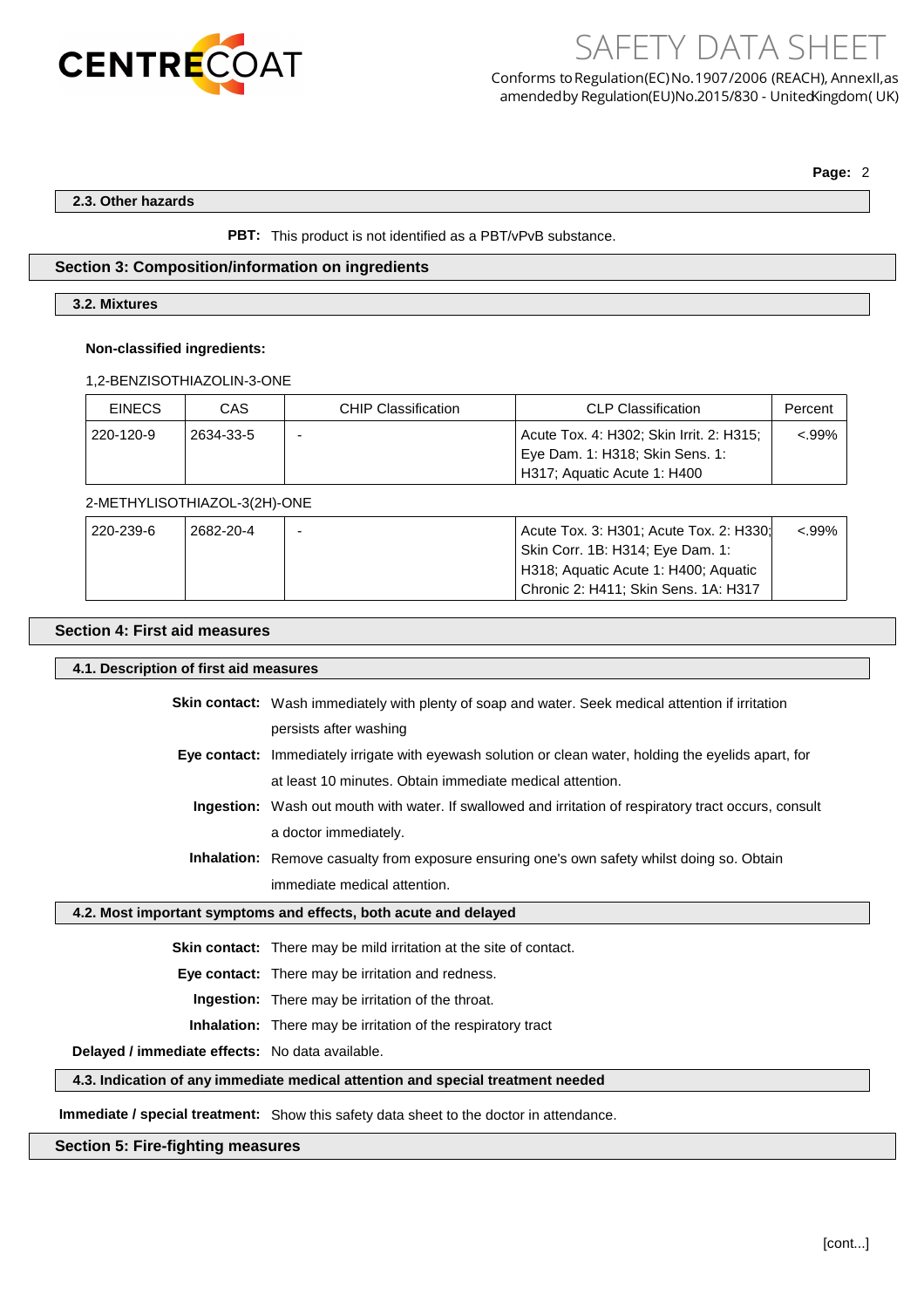

Conforms to Regulation(EC) No.1907/2006 (REACH), AnnexII, as amendedby Regulation(EU)No.2015/830 - United Kingdom (UK)

SAFETY DATA SHEET

**Page:** 3

# **5.1. Extinguishing media**

**Extinguishing media:** Suitable extinguishing media for the surrounding fire should be used. Use water spray to cool containers.

#### **5.2. Special hazards arising from the substance or mixture**

**Exposure hazards:** In combustion emits toxic fumes.

### **5.3. Advice for fire-fighters**

**Advice for fire-fighters:** Wear self-contained breathing apparatus. Wear protective clothing to prevent contact with skin and eyes.

# **Section 6: Accidental release measures**

### **6.1. Personal precautions, protective equipment and emergency procedures**

**Personal precautions:** Refer to section 8 of SDS for personal protection details. Turn leaking containers leak-

side up to prevent the escape of liquid.

## **6.2. Environmental precautions**

**Environmental precautions:** Do not discharge into drains or rivers. Contain the spillage using bunding.

### **6.3. Methods and material for containment and cleaning up**

**Clean-up procedures:** Absorb into dry earth or sand. Transfer to a closable, labelled salvage container for disposal by an appropriate method.

# **6.4. Reference to other sections**

**Reference to other sections:** Wear protective clothing as described in Section 8 of this safety data sheet. See Section 11 for additional information on health hazards. Collect and dispose of spillages as

indicated in Section 13.

# **Section 7: Handling and storage**

## **7.1. Precautions for safe handling**

**Handling requirements:** Ensure there is sufficient ventilation of the area.

# **7.2. Conditions for safe storage, including any incompatibilities**

**Storage conditions:** Store in a cool, well ventilated area. Keep container tightly closed.

**Suitable packaging:** Must only be kept in original packaging.

**7.3. Specific end use(s)**

**Specific end use(s):** Enhancer and sealer for stone surfaces

# **Section 8: Exposure controls/personal protection**

# **8.1. Control parameters**

**Workplace exposure limits:** No data available.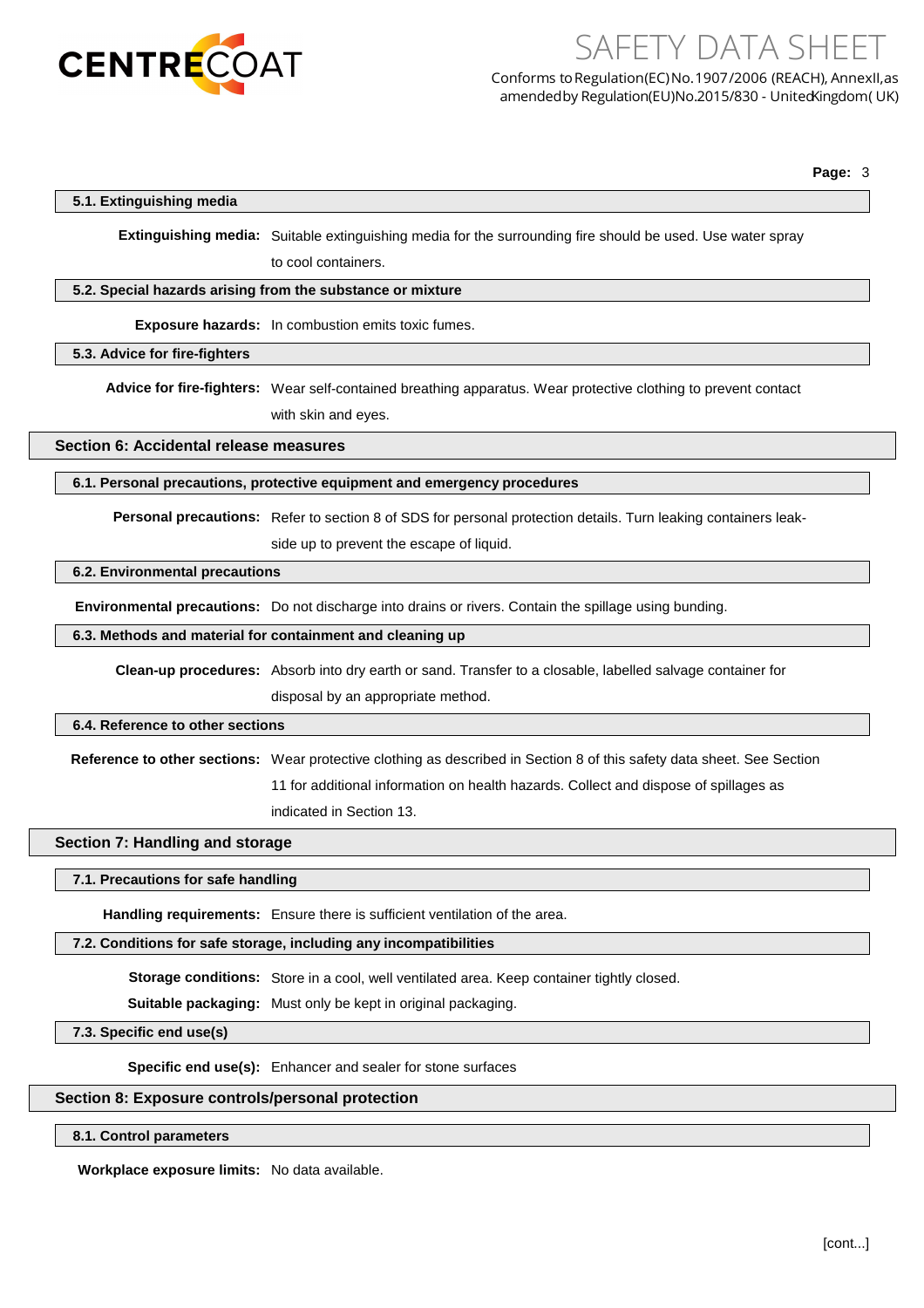

SAFETY DATA SHEET Conforms to Regulation(EC) No.1907/2006 (REACH), AnnexII, as

amendedby Regulation(EU)No.2015/830 - United Kingdom (UK)

**Page:** 4

 $\sqrt{2}$ 

|                                                            | <b>DNEL / PNEC</b> No data available.                                                                  |                                           |                           |
|------------------------------------------------------------|--------------------------------------------------------------------------------------------------------|-------------------------------------------|---------------------------|
| 8.2. Exposure controls                                     |                                                                                                        |                                           |                           |
|                                                            | Engineering measures: Ensure there is sufficient ventilation of the area.                              |                                           |                           |
|                                                            | Respiratory protection: Wear suitable respiratory protective equipment if exposure to levels above the |                                           |                           |
|                                                            | occupational exposure limit is likely. Positive air supplied RPE is recommended.                       |                                           |                           |
|                                                            | Hand protection: Solvent resistant protective gloves                                                   |                                           |                           |
|                                                            | Eye protection: Ensure eye bath is to hand. Wear eye/face protection. Wear approved chemical safety    |                                           |                           |
|                                                            | goggles at all times. Ensuring they are tightly fitted.                                                |                                           |                           |
|                                                            | Skin protection: Solvent resistant protective clothing.                                                |                                           |                           |
| Section 9: Physical and chemical properties                |                                                                                                        |                                           |                           |
| 9.1. Information on basic physical and chemical properties |                                                                                                        |                                           |                           |
| State: Liquid                                              |                                                                                                        |                                           |                           |
|                                                            | <b>Colour: Off-white</b>                                                                               |                                           |                           |
|                                                            | Odour: Barely perceptible odour                                                                        |                                           |                           |
| <b>Evaporation rate: Moderate</b>                          |                                                                                                        |                                           |                           |
|                                                            | <b>Oxidising:</b> No data available.                                                                   |                                           |                           |
| Solubility in water: Slightly soluble                      |                                                                                                        |                                           |                           |
|                                                            | Viscosity: Non-viscous                                                                                 |                                           |                           |
| Boiling point/range°C: 100                                 |                                                                                                        | Melting point/range°C: No data available. |                           |
|                                                            |                                                                                                        |                                           |                           |
| Flammability limits %: lower: No data available.           |                                                                                                        |                                           | upper: No data available. |

**Autoflammability°C:** No data available. **Vapour pressure:** No data available.

**Relative density:** 1.00 **pH:** 7.5

**9.2. Other information**

**Other information:** No data available.

**VOC g/l:** No data available.

### **Section 10: Stability and reactivity**

**10.1. Reactivity**

**Reactivity:** Stable under recommended transport or storage conditions.

**10.2. Chemical stability**

**Chemical stability:** Stable under normal conditions.

# **10.3. Possibility of hazardous reactions**

**Hazardous reactions:** Hazardous reactions will not occur under normal transport or storage conditions.

Decomposition may occur on exposure to conditions or materials listed below.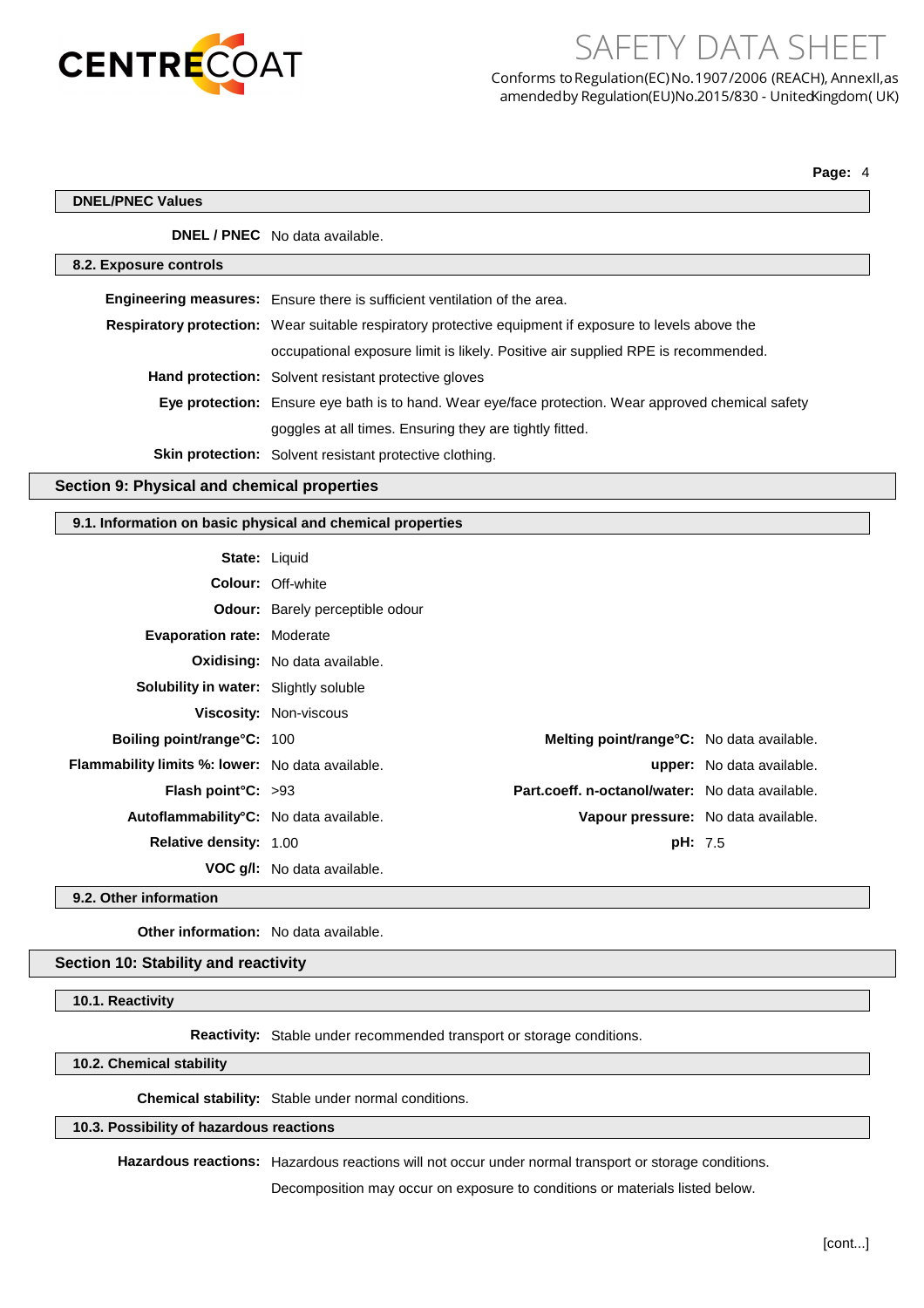

Conforms toRegulation(EC)No.1907/2006 (REACH), AnnexII,as amendedby Regulation(EU)No.2015/830 - United Kingdom (UK)

SAFETY DATA SHEET

**Page:** 5

## **10.4. Conditions to avoid**

**Conditions to avoid:** Heat.

# **10.5. Incompatible materials**

**Materials to avoid:** Strong oxidising agents. Strong acids.

# **10.6. Hazardous decomposition products**

**Haz. decomp. products:** In combustion emits toxic fumes.

# **Section 11: Toxicological information**

#### **11.1. Information on toxicological effects**

#### **Toxicity values:**

| Route                | <b>Species</b>    | Test            | Value         | Units                    |
|----------------------|-------------------|-----------------|---------------|--------------------------|
| <b>ORAL</b>          | <b>RAT</b>        | LD50            | >2500         | mg/kg                    |
| <b>DERMAL</b>        | <b>RAT</b>        | LD50            | >2000         | mg/kg                    |
| <b>INHALATION</b>    | <b>RAT</b>        | LC50            | 5.71          | mq/l                     |
| <b>DERMAL</b>        | <b>RBT</b>        | OECD404         | Mild irritant | $\overline{\phantom{a}}$ |
| <b>SENSITISATION</b> | <b>GUINEA PIG</b> | OECD406         | S537, S170    | $\overline{\phantom{a}}$ |
| <b>SENSITISATION</b> | Mouse             | EC <sub>3</sub> | S527 (16.8%)  |                          |

## **Symptoms / routes of exposure**

**Skin contact:** There may be mild irritation at the site of contact.

**Eye contact:** There may be irritation and redness.

**Ingestion:** There may be irritation of the throat.

**Inhalation:** There may be irritation of the respiratory tract

**Delayed / immediate effects:** No data available.

# **Section 12: Ecological information**

## **12.1. Toxicity**

## **Ecotoxicity values:**

| <b>Species</b>                    | Test     | Value | Units |
|-----------------------------------|----------|-------|-------|
| Daphnia magna                     | 48H EC50 | 32    | mg/l  |
| Scenedesmus Subspicatus           | 72H EC50 | 8.4   | mq/l  |
| <b>Activated Sludge Organisms</b> | 3H EC20  | 2.58  | mq/l  |
| <b>Activated Sludge Organisms</b> | 3H EC50  | 34.6  | mq/l  |
| <b>Activated Sludge Organisms</b> | 3H EC20  | 3.3   | mq/l  |

#### **12.2. Persistence and degradability**

**Persistence and degradability:** Rapidly biodegradable.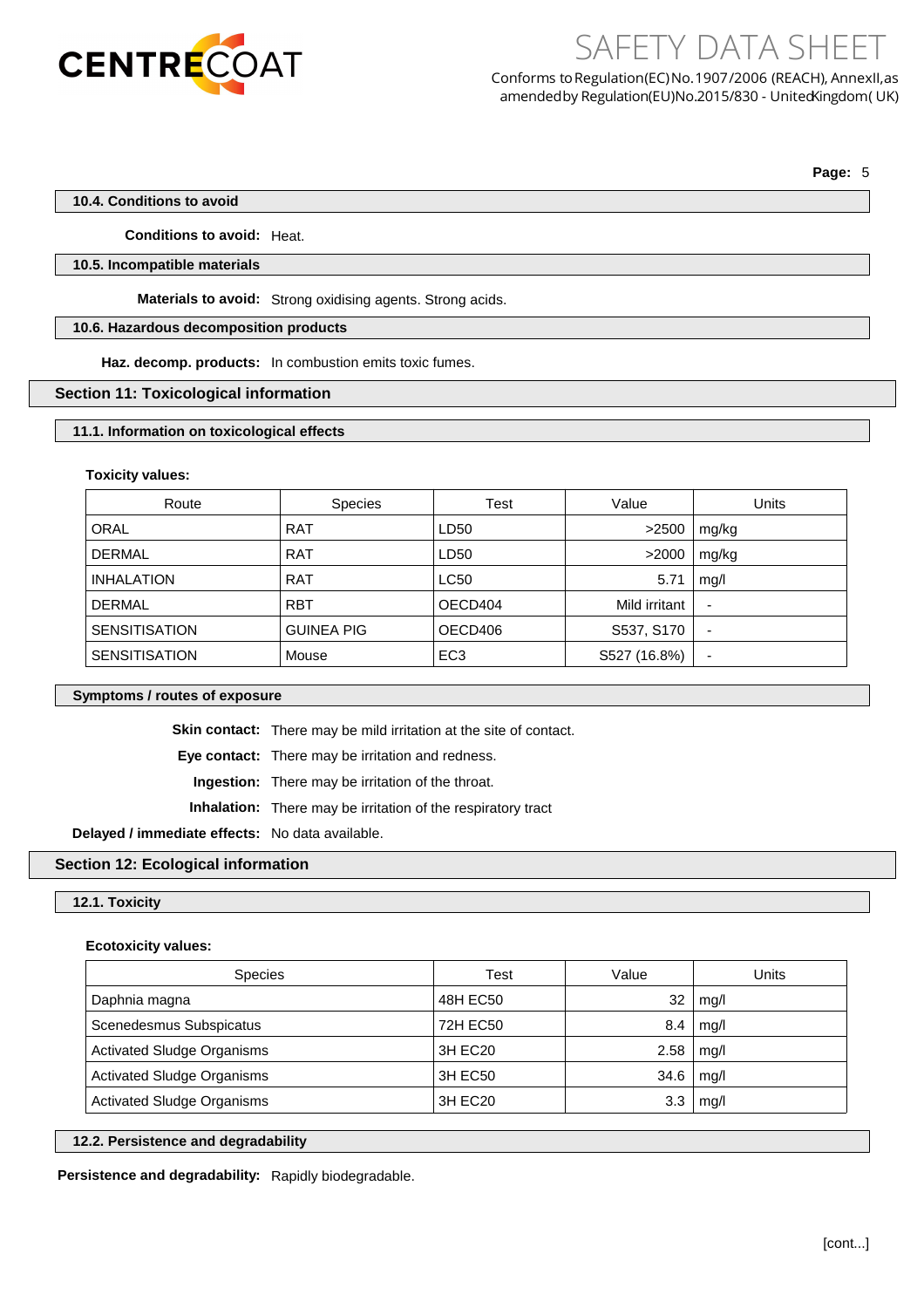

Conforms to Regulation(EC) No.1907/2006 (REACH), AnnexII, as amendedby Regulation(EU)No.2015/830 - United Kingdom (UK)

SAFETY DATA SHEET

**Page:** 6

## **12.3. Bioaccumulative potential**

**Bioaccumulative potential:** No bioaccumulation potential.

#### **12.4. Mobility in soil**

**Mobility:** Readily absorbed into soil.

# **12.5. Results of PBT and vPvB assessment**

**PBT identification:** This product is not identified as a PBT/vPvB substance.

**12.6. Other adverse effects**

**Other adverse effects:** Negligible ecotoxicity.

## **Section 13: Disposal considerations**

# **13.1. Waste treatment methods**

**Disposal operations:** Disposal should be in accordance with local, state or national legislation. Transfer

solvent residues to labelled, sealed container for disposal or recovery.

**NB:** The user's attention is drawn to the possible existence of regional or national regulations regarding disposal.

## **Section 14: Transport information**

#### **14.1. UN number**

**UN number:** N/A

## **14.2. UN proper shipping name**

**Shipping name:** N/A

(N/A)

#### **14.3. Transport hazard class(es)**

**14.4. Packing group**

**Packing group:** N/A

**14.5. Environmental hazards**

**Environmentally hazardous:** No **Marine Marine Marine pollutant:** No

**14.6. Special precautions for user**

**Special precautions:** No special precautions.

**Section 15: Regulatory information**

# **15.1. Safety, health and environmental regulations/legislation specific for the substance or mixture**

**Specific regulations:** Not applicable.

**15.2. Chemical Safety Assessment**